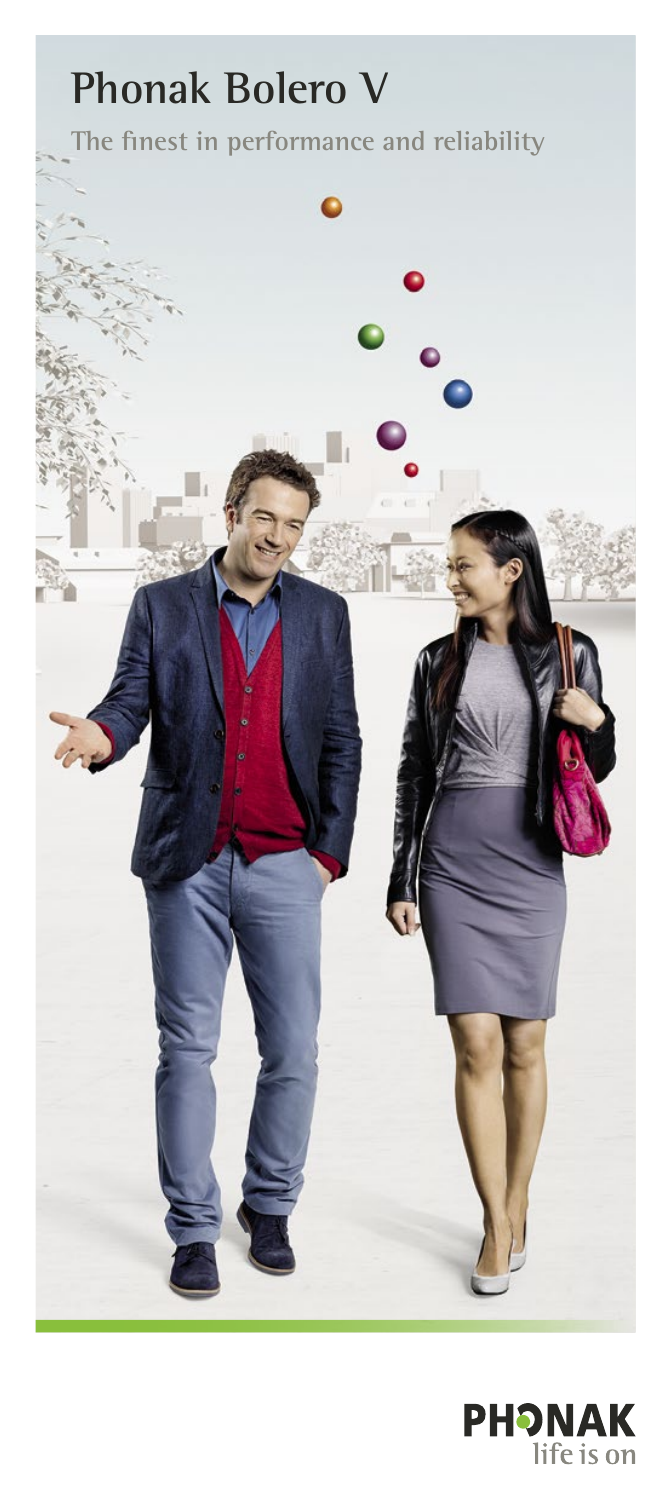

# **Venture into the world**

Life is meant for living. It's only right that you venture out and experience all the wonders the world has to offer. Whether you're spending time with friends and family or simply enjoying the pleasures of nature – interacting with others and keeping in touch with loved ones is essential to our everyday lives.

# **Phonak Bolero V**

### **The finest in performance and reliability**

Our decades of expertise have led us to produce a hearing aid that can be tailored to meet your individual needs and expectations. Phonak Bolero V features our latest high-performance technology and is designed to provide you a seamless listening experience, even in the most challenging environments. All this in an aesthetically appealing and robust design.



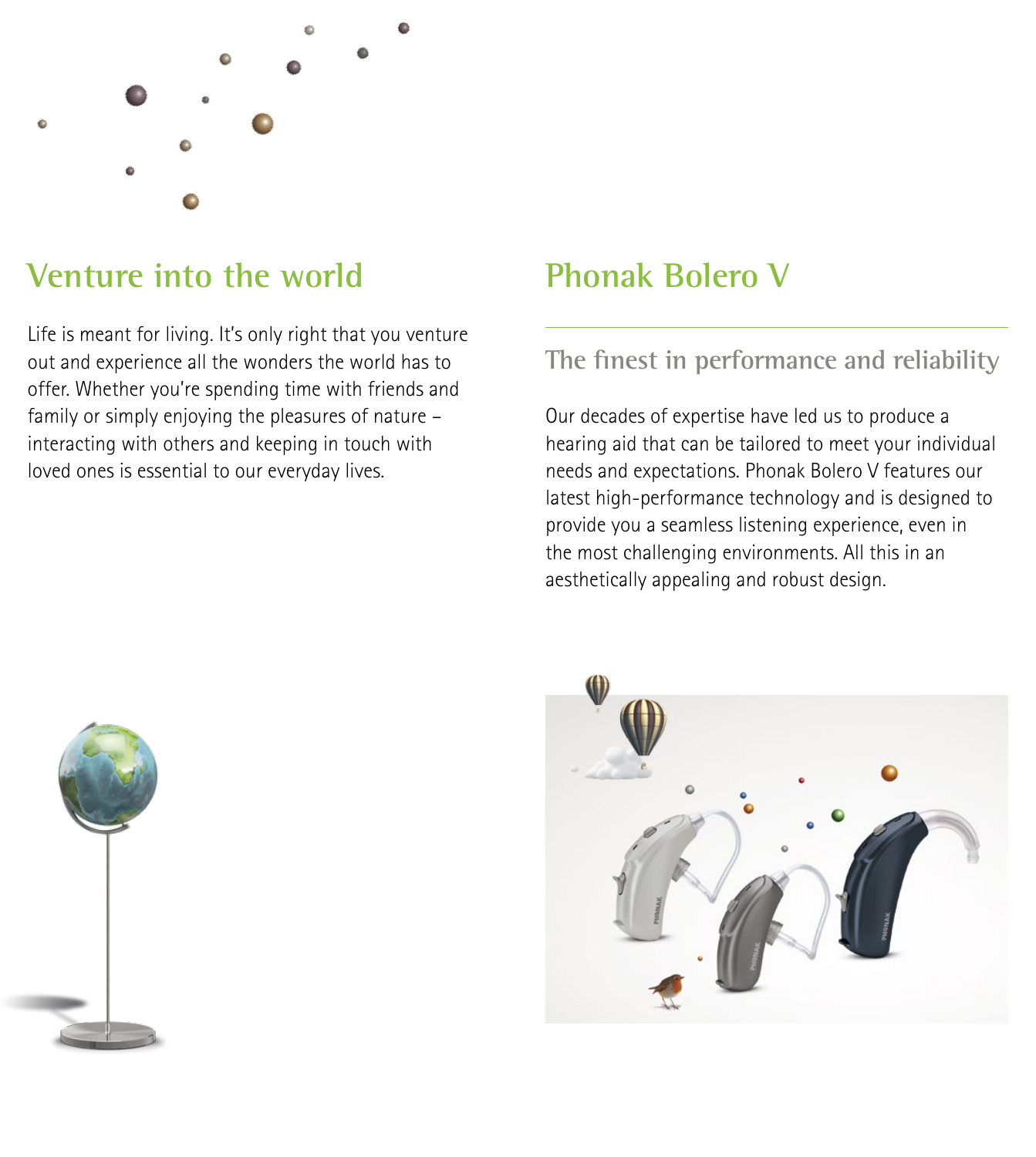

### **Captivating looks**

Phonak Bolero V is designed to suit your individual style and preferences. It comes in a choice of 11 colors, so you can match your personality, hair or skin with either vibrant or subtle tones. The discreet Bolero V is reinforced with high-tech composite materials for additional durability, has a high-value feel and sits comfortably behind your ear.

Bolero V is water and dust resistant\*, assuring that it won't stop functioning when you need it most. It gives you the freedom to embrace the joys of life with carefree confidence.

### **Smart performer**

In order to truly enjoy the moment without any distractions, it's essential to have a hearing aid which provides the optimal sound quality and comfort to suit your specific needs.

Bolero V has been developed to automatically adapt to your sound environment and gives you the freedom to seamlessly move from one listening situation to another. Whether you're in a noisy restaurant, car, concert hall or simply sitting at home, Bolero V makes listening effortless and doesn't require any manual interaction – giving you the feeling that you are not wearing a hearing aid. Exceptional speech understanding in various situations will keep you connected throughout the day – which makes interacting and engaging a real pleasure.





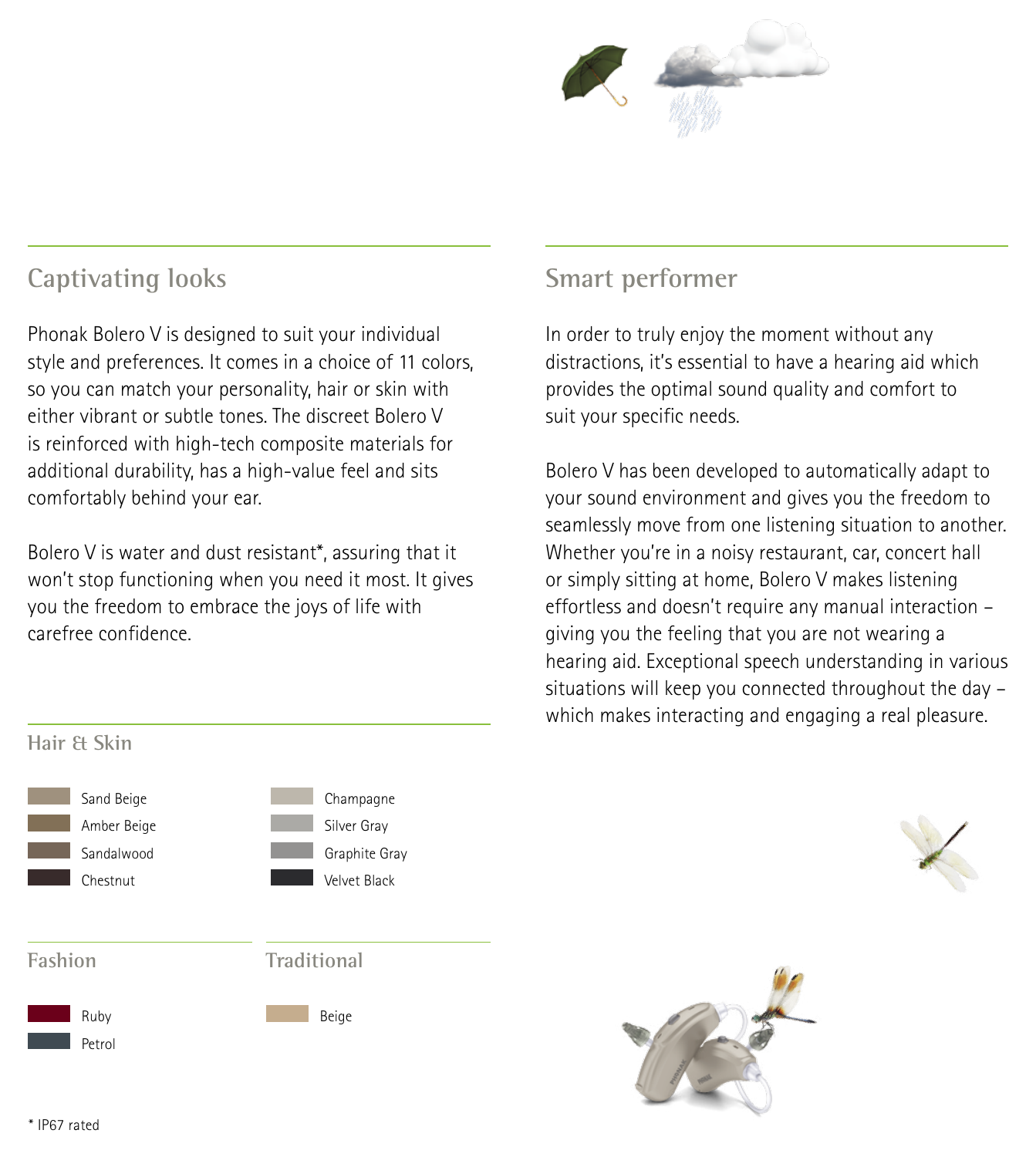### **Boosting performance**

With today's technology, hearing aids have made speech understanding enjoyable, even in the most challenging listening situations. But sometimes, an extra boost can be useful. This is why Phonak offers a wide range of wireless accessories which boost your hearing aids performance and keep you connected. Whether on the phone, watching TV or in a noisy environment, we offer the optimal solutions to suit your everyday needs while benefitting from the exceptional performance of your Bolero V hearing aids.

### **Benefits at every level**

Phonak Bolero V truly embodies the expertise that you would expect. It offers the finest in performance and reliability to ensure your long-lasting satisfaction.

Wherever you go, whatever you do, you expect to hear well and understand with confidence. Together with your hearing care professional you can choose the best solution to match your lifestyle, degree of hearing loss and your budget to enrich listening experiences in your everyday life.

For further information on Phonak Bolero V, please visit **www.phonak.com/bolerov**